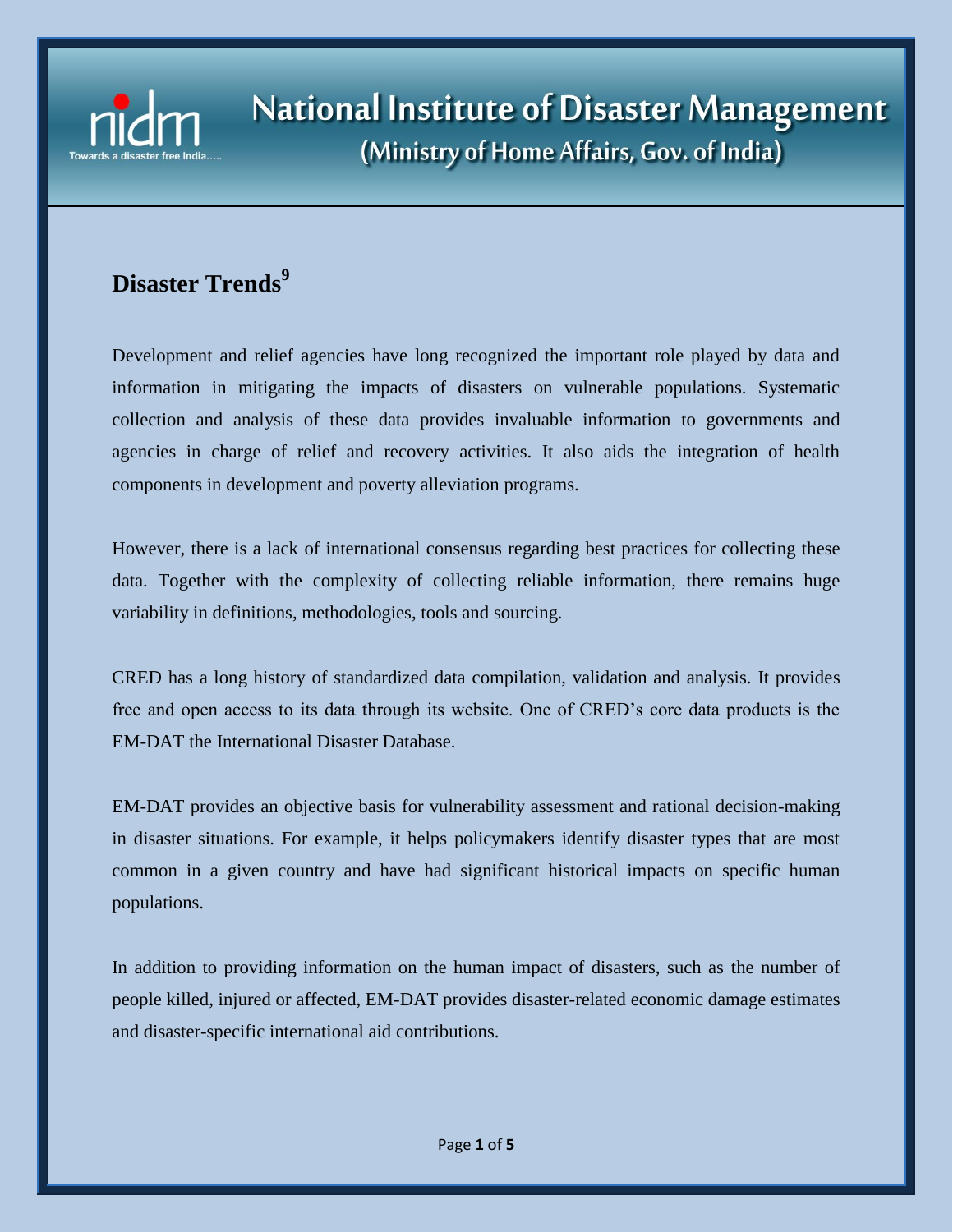



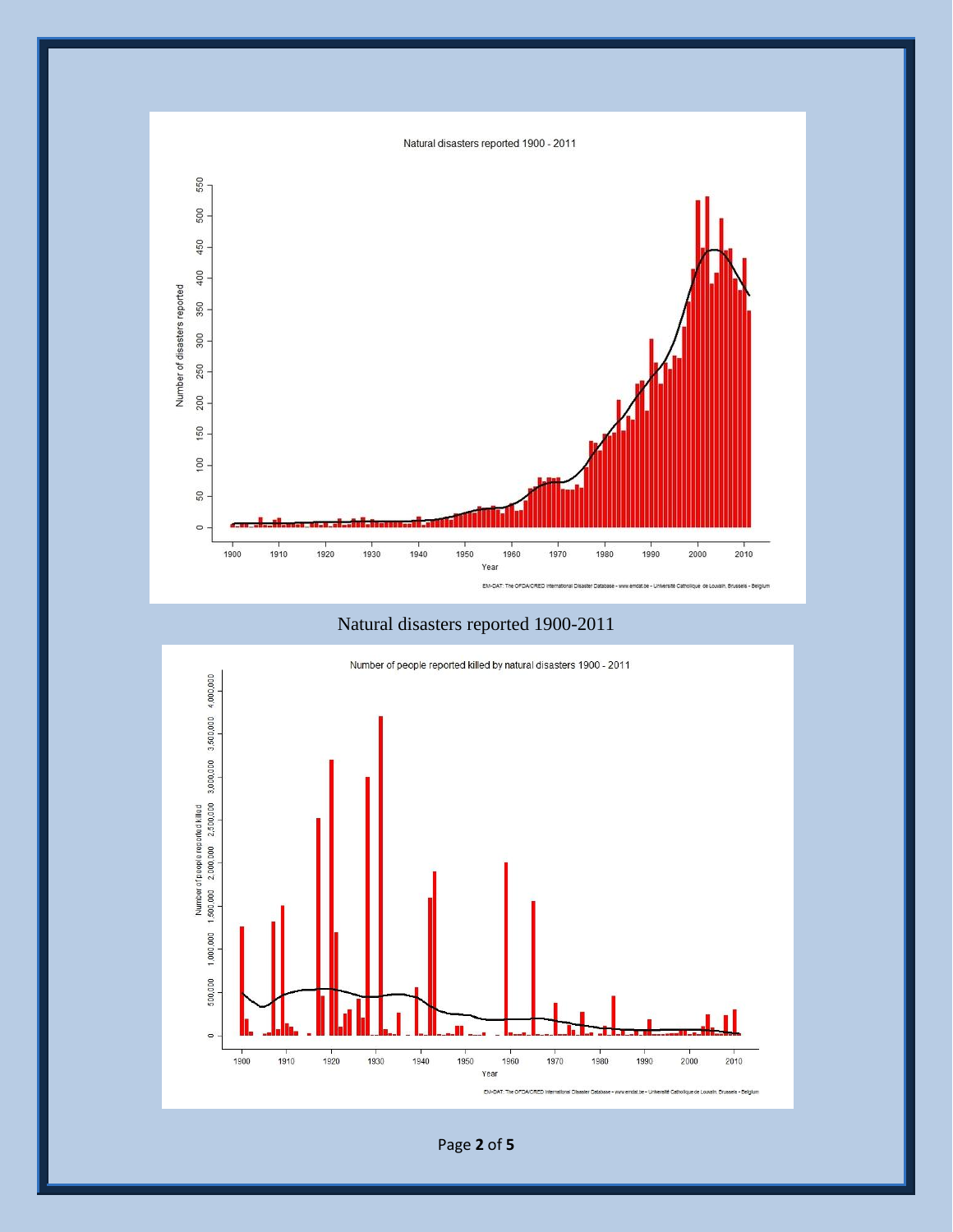

## Number of people reported affected by natural disasters 1900-2011





Page **3** of **5**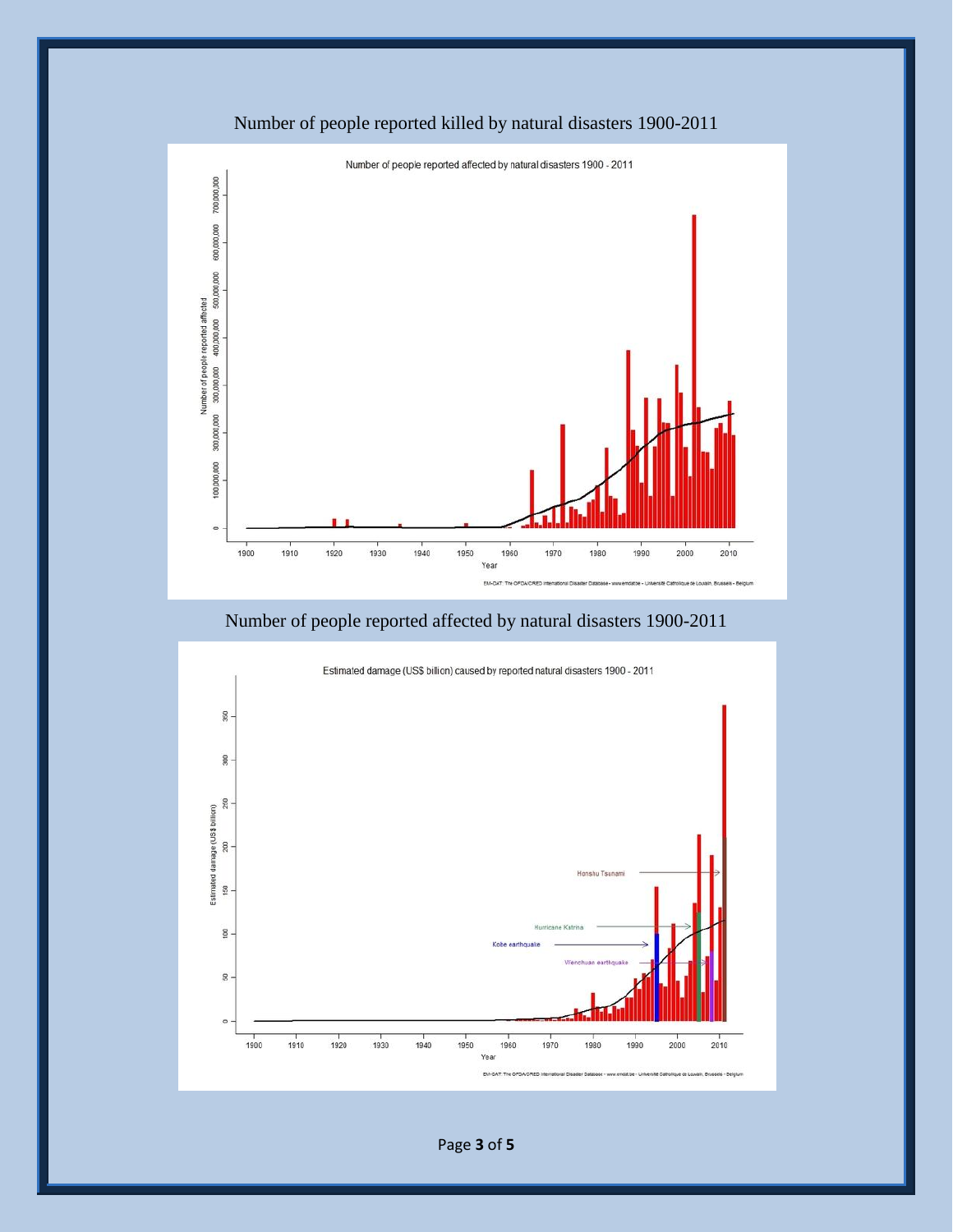

Estimated damage (US\$) caused by reported natural disasters 1900-2011

Natural disaster summary 1900-2011